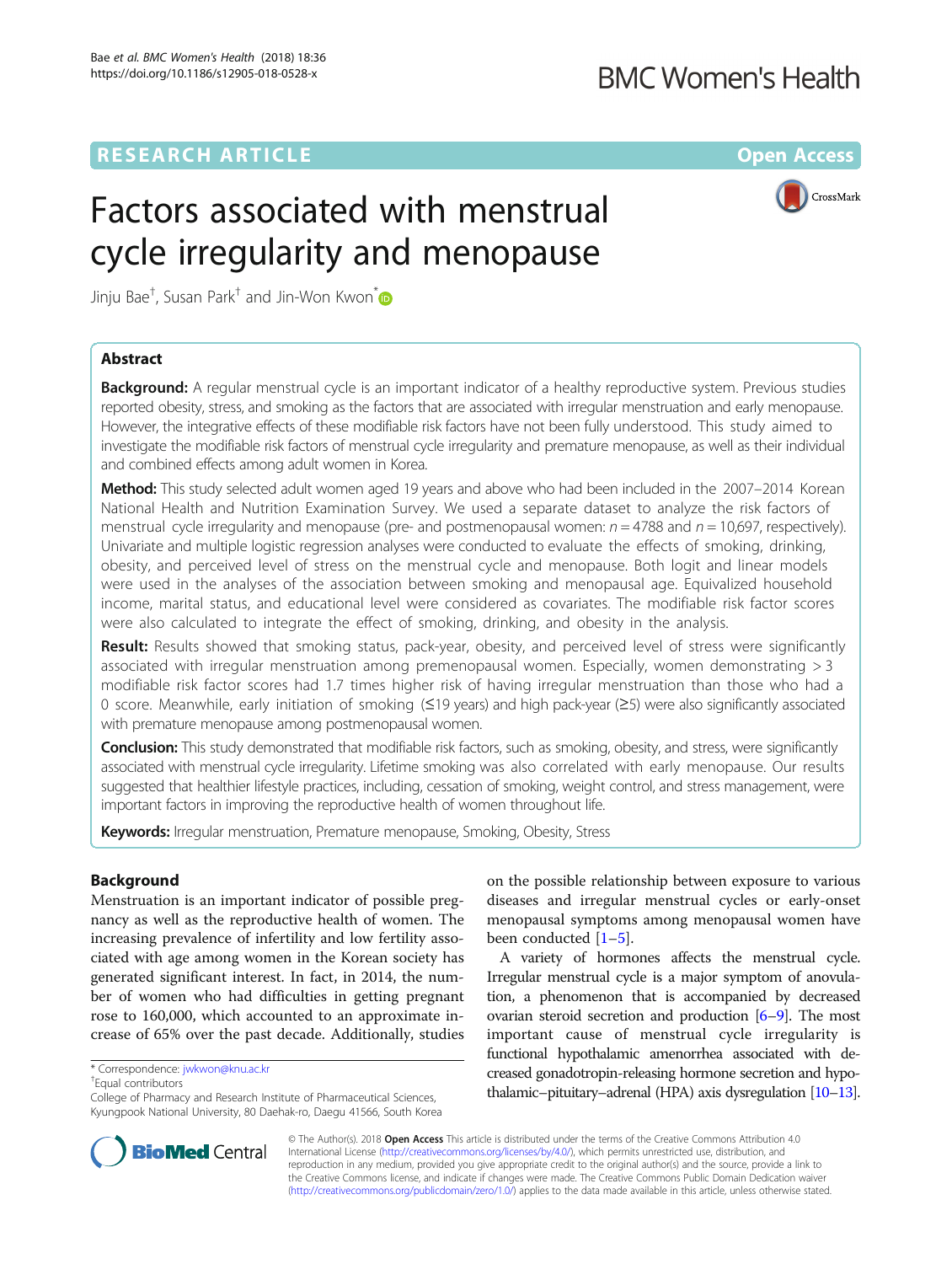The occurrence of these hormonal problems may lead to the development of various chronic diseases, including, infertility, heart disease, and type 2 diabetes [[4](#page-9-0), [14](#page-9-0)–[16](#page-9-0)]. Moreover, the continuation of menstrual cycle irregularities occurring over long periods can result in early onset of menopause. Previous studies have shown that premature menopause increases the risk of heart disease and osteoporosis [\[1](#page-9-0)–[3](#page-9-0)].

Irregular menstruation and early menopause may be affected by several factors, including, modifiable risk factors. Studies have shown that the changes in the female hormone levels are associated with health behaviors, obesity, and stress. For example, one study demonstrated that smoking can cause hypoestrogenism [\[17\]](#page-9-0). Furthermore, high stress has been shown to affect the HPA axis activity [\[18\]](#page-9-0), whereas high BMI has been demonstrated to influence the sex hormone-binding globulin (SHBG), free androgen index (FAI), testosterone, and insulin levels [[19](#page-9-0)]. Thus, previous studies have reported a significant association between lifestyle and menstruation [[20](#page-10-0)–[25](#page-10-0)]. However, while most of these studies on menstruation and menopause have been conducted in western countries [[22\]](#page-10-0), only a few have been performed in Asia, where women have relatively low BMI and smoking prevalence [[26,](#page-10-0) [27](#page-10-0)]. Therefore, this study aimed to investigate the effects of modifiable risk factors on the menopausal irregularities and premature menopause in view of public health.

#### Method

#### Database

This study used the data of the 4th and 5th cycles (2007–2012) and the 1st and 2nd years (2013–2014) of the 6th cycle of the Korea National Health and Nutrition Examination Survey (KNHANES). The KNHANES was conducted to assess the health and nutritional status of Koreans and monitor the trends in health risk factors and prevalence of major chronic diseases to obtain data that will be used for the development and evaluation of health policies and programs in Korea. KNHANES was designed by complex, multistage, probability sampling to be representative of the civilian, non-institutionalized Korea population. In the case of 2011 survey, the sampling was carried out in two stages: i) selecting a sample of 192 primary sampling units (PSUs) in the whole country (approximately 200,000 PSUs); and ii) systematic sampling of 20 households among each PSU that consisted of an average of 60 households. All people in the selected households were eligible for the KNHANES. The data were collected from the medical check-ups and surveys on health and nutritional status. Informed consent were obtained from the participants who underwent medical check-ups, and the research scheme and data collection methods was approved by the Ethics Committee.

The KNHANES data is open to the public through the website of the Korean Center for Disease Control (KCDC) after anonymization [[28](#page-10-0)].

#### Study participants

Although the occurrence of early menopause among the participants was examined from 2007 to 2014, the existence of menstrual cycle irregularity was assessed only from 2010 to 2012. A total of 4788 out of 13,918 women who participated in the survey from 2010 to 2012 were included in the analysis to investigate the risk factors of menstrual cycle irregularity after the exclusion of women who were aged under 19 years ( $n = 2780$ ), did not answer the question on irregular menstrual status, or were already menopaused ( $n = 6350$ ). To analyze the menopausal status, 10,697 out of 36,017 women included in the KNHANES survey from 2007 to 2014 were selected following the exclusion of those who were aged under 19 years ( $n = 7522$ ) and had missing data on menopausal status or artificial menopause ( $n = 17798$ ). Furthermore, we excluded the women who participated in the 2013– 2014 KNHANES survey in the analysis of association between smoking (age at smoking initiation and pack-year) and menopause because the age of smoking initiation was not surveyed in those periods. Lastly, we included 7001 women whose menarche age data were available in the analysis of the association between menopausal and menarche ages.

#### Variables

The presence of menstrual cycle irregularity, menopausal age, and menarche age were determined using self-reported questionnaire. The question used to determine the existence of menstrual cycle irregularity was, "Do you currently have a regular menstrual cycle?" Meanwhile, the question used to identify the menarche age was, "When did you have your first menstruation?" For the question on menopausal age, the participants were initially asked whether they had amenorrhea or not. Subsequently, they were asked on the cause and age of onset of their amenorrhea. We only used the data on menopausal age of the participants who placed a check on the natural menopause category.

The participants were categorized based on their smoking status, that is, current smokers, ex-smokers, and non-smokers. Secondhand smoking was assessed using the following self-reported questionnaires: "How many hours a day are you exposed to tobacco smoke at home?" and "How many hours a day are you exposed to tobacco smoke in your workplace?" Then we categorized the total exposure time at home or in their workplaces into 3 groups as follows: no,  $\langle 1 \rangle$  h, and  $\geq 1$  h. Age at smoking initiation was identified using the following self-reported questionnaire: "When did you smoke a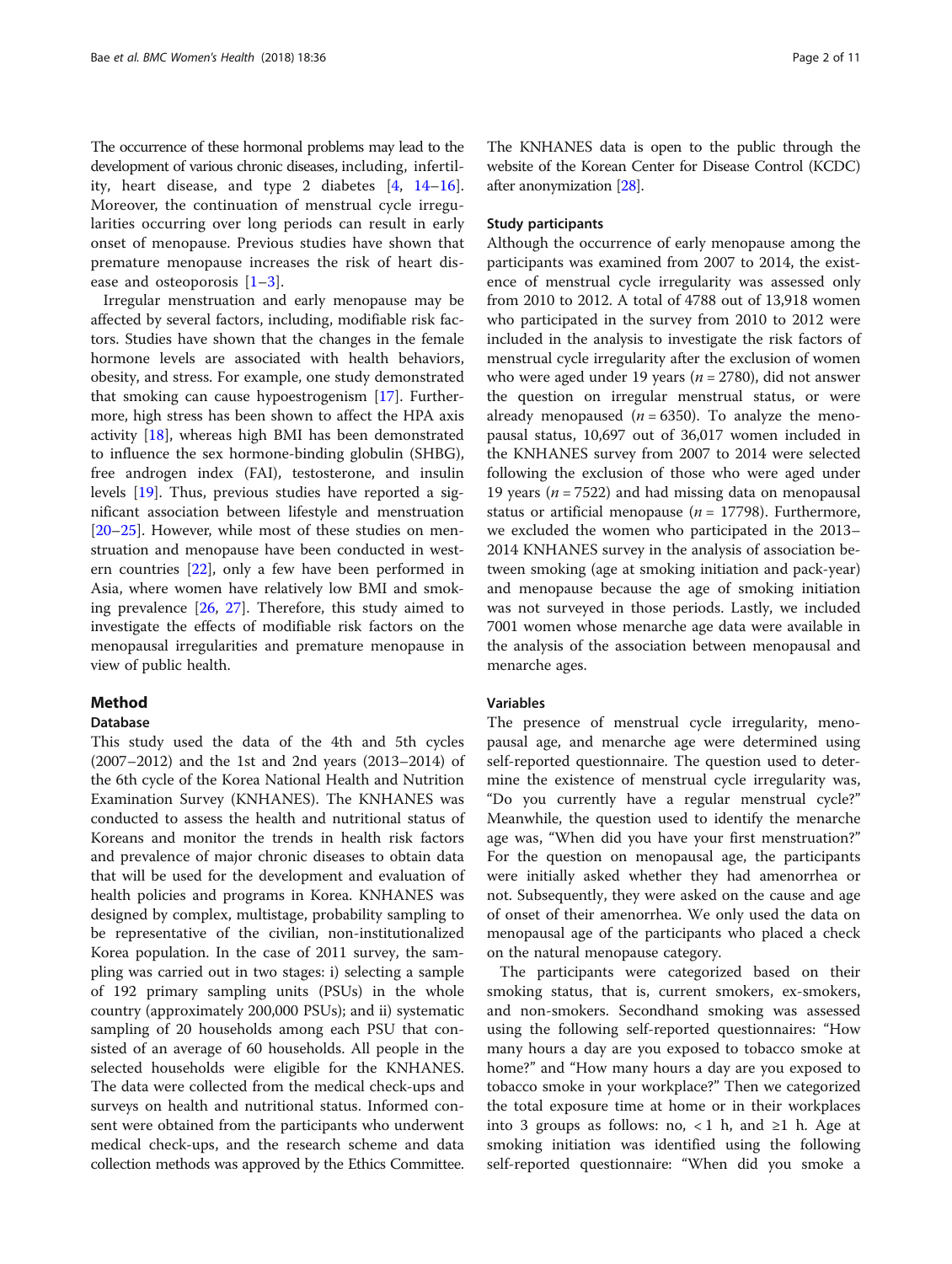<span id="page-2-0"></span>

total of one cigarette?" Cigarettes per day and pack-year were counted for ex- and current smokers, including those who were daily and occasional smokers. The packyear was calculated by multiplying the packs smoked per day  $(1$  pack = 20 cigarettes) by years as a smoker. Additionally, the participants were divided into the following five groups based on their frequency of alcohol consumption:  $0, \leq 1$  time a month, 2–4 times a month, 2–3 times a week, and  $\geq 4$  times a week. The participants were also categorized into the following five groups based on their BMI and in accordance with the Asian obesity guideline: underweight  $(0 \text{ to } < 18.5)$ , normal weight (18.5 to  $\langle 23 \rangle$ , overweight (23 to  $\langle 25 \rangle$ , obese I (25 to < 30), and obese II ( $\geq$ 30). Moreover, the participants were asked on their perceived level of stress using the question "How much do you feel stress generally in your daily life?" with responses such as "few," "a little," "much," and "very much." Meanwhile, the area of residence of the participants was categorized into rural or urban area based on the administrative district. The equivalized household income was calculated by dividing the household income with the square root of the number of household members; subsequently, the income was grouped into quartiles. The participants were also categorized based on their marital status, that is, nonmarried or married. Furthermore, they were grouped into four based on their educational level: elementary undergraduate or middle school, high school, and college or university graduate. The participants who were unable to graduate were categorized into the lower educational level group.

Modifiable risk factor scores were assigned for the integrated variables, including smoking status, BMI, and

alcohol consumption frequency. The scores were given as follows: 0 point each for non-smokers, BMI ranges from underweight to overweight  $(0 \text{ to } 25 \text{ BMI})$ , and nondrinkers; 1 point each for ex-smokers, obesity I  $(25 \text{ to } < 30)$ , and 1–4 times per month alcohol consumption frequency; and 2 points each current smoker, obesity II (≥30 BMI), and ≥2 times a week alcohol consumption frequency. Subsequently, we summed the given scores and categorized these scores into four groups  $(0, 1, 2, ≥3)$ .

#### Statistical analysis

For the descriptive statistics, the categorical data were presented as percentage, whereas the continuous data were presented as mean and standard deviation (SD). We applied the weight for all analysis to ensure representativeness of the Korean population. For example, unweighted frequencies and weighted proportions with standard errors (SE) were presented for categorical data. Univariate and multiple logistic analyses were conducted to determine the effect of the risk factors (i.e. perceived level of stress, lifetime smoking status, smoking status regardless of exposure to secondhand smoke, smoking status including exposure to secondhand smoke, alcohol, obesity, residence, income, marital status, and educational level) on menstrual cycle irregularity. Additionally, the effect of smoking on early menopause was investigated using univariate logistic or linear regression analysis. The survey procedure was incorporated into the logistic regression analysis so that the complex survey design and sample weight will be reflected. All the data were analyzed using the SAS program (ver. 9.4; SAS Institute, Cary, NC, USA).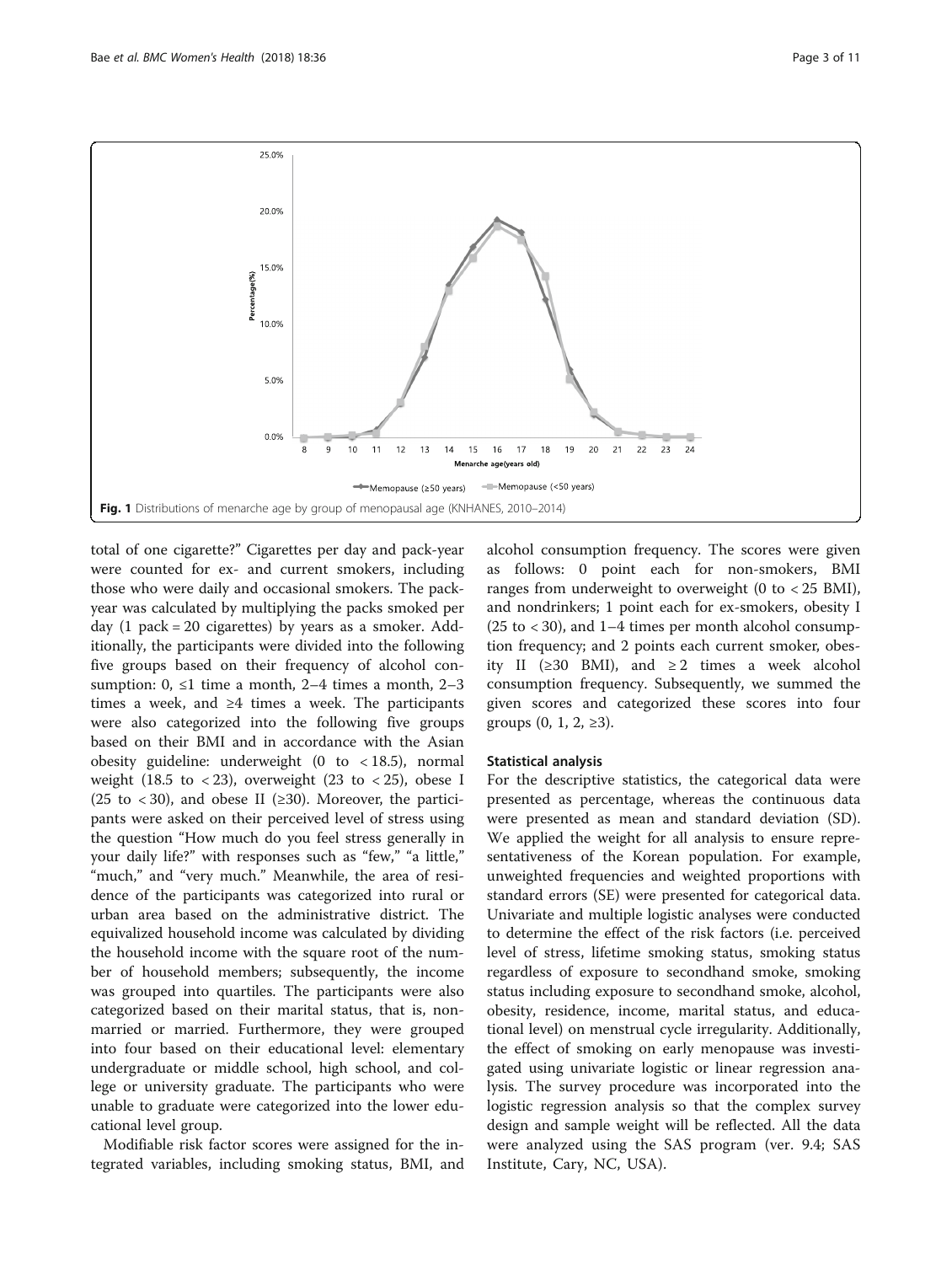#### Result

The average age of women with both regular and irregular menstrual cycles was  $36.4$  (SD,  $\pm 8.5$ ) and  $37.0$  (SD,  $\pm$ [1](#page-4-0)1.1) years, respectively. Table 1 presents the characteristics of the participants with and without regular menstrual cycles.

Table [2](#page-6-0) shows the factors affecting the menstrual cycle of premenopausal women. In the univariate analysis, age, smoking status, pack-year, body weight, alcohol, perceived level of stress, marital status, educational level, and modifiable risk factor scores were associated with irregular menstruation (Table [2\)](#page-6-0). Pack-year did not show a dose–response relationship with irregular menstruation. The pack-year with the lower level from the median value was associated with higher odds ratios (ORs) of menstrual cycle irregularity than those on the upper level. Based on the results of multiple logistic regression analysis involving obesity and smoking status, obese women (≥25 BMI) showed higher risk of irregular menstruation than normal-weight women  $(25 -  $30 \text{ kg/m}^2)$$ OR = 1.56, 95% CI = 1.19−2.03; ≥30 kg/m<sup>2</sup>, OR = 1.81, 95% CI =  $1.17-2.79$ ). In the multiple logistic regression analysis that included age, behavior score, marital status, perceived stress, and educational level,  $\geq$ 3 modifiable risk factor score was significantly associated with menstrual cycle irregularity. Following the adjustments of modifiable risk factor scores, perceived stress and educational level were significantly associated with menstrual cycle irregularity. Women who responded their perceived stress as 'very much' had 1.74 times higher OR of menstrual cycle irregularity than women who did as 'little'. As educational level was lowered, the risk of menstrual cycle irregularity increased (elementary school and below (reference = high school),  $OR = 2.07$ ,  $95\%$  $CI = 1.24 - 3.46$ .

Table [3](#page-8-0) displays the association between smoking and early menopause. To assess the effect of smoking on the menopausal status, we divided the population into two groups: early menopause (menopause before 50 years old) and late menopause (menopause at 50 years old and above) groups. The average ages (±SD) of the late and early menopause groups were  $52.6 \pm 2.4$  and  $45.5 \pm 1.5$ 3.8 years, respectively. The ex- and current smokers had 1.34 and 1.68 times higher ORs than the non-smokers. Specifically, the ex- and current smokers had had higher ORs in terms of the number of cigarettes smoked per day, age at smoking initiation, total pack-year, and packyear before menopause than the non-smokers, although a dose–response relationship was not observed. Furthermore, the current smokers had significantly lower mean menopausal age than the ex- and non-smokers, based on the result of the regression analysis. The current smokers had approximately  $1.14$  (SE = 0.283) lower average menopausal age than the non-smokers.

Figure [1](#page-2-0) shows the proportions of each menarche age by groups of early (< 50 years) and late menopause (≥50 years). There was no difference in the menarche ages of the early and late menopause groups; thus, early menarche age was not a factor to accelerate the early menopause in our subjects.

#### **Discussion**

Our study investigated the various factors influencing the menstrual cycle and the effects of smoking on menopausal onset. In our study, the risk factors for menstrual cycle irregularity were perceived stress, obesity, smoking, and marital status. Furthermore, early initiation of smoking and high cigarette consumption were significantly associated with premature menopause based on the results of analyses using both logit and linear regression models. This study focused on modifiable risk factors, such as smoking, obesity, and perceived stress, and revealed the importance of these factors in the improvement of women's health.

With regard to stress, our study showed that high level of perceived stress was associated with high probability of menstrual cycle irregularity. A previous study conducted among 696 women aged 20–40 years revealed that menstrual cycle irregularity was associated with high chronic stress level [\[29](#page-10-0)]. Moreover, past studies that utilized special tools to check the stress level (i.e., > 20 in the Perceived Stress Scale or Global Severity Index) of university students also indicated that stress was correlated with irregular menstruation [[30,](#page-10-0) [31](#page-10-0)]. One theory that explained the mechanism through which stress affects the menstrual cycle involves the HPA axis. This theory suggests that a reduction in the HPA axis activity leads to the occurrence of menopause. When the stress level is high, the HPA axis activity is interrupted. Thus, women who are suffering from considerable stress may experience more irregularities in menstruation than those who are not under stress [\[32](#page-10-0)].

In the present study, women who had BMI of 25–30 or ≥30 have high possibility of developing irregular menstruation. This finding is also consistent with those of previous studies on the association between irregular menstruation and obesity. For instance, one study that involved 14,779 women who were 19–23 years old showed that those with BMI of  $< 17$ , 17-18.5, 18.5-20, 25–30, and > 30 had 1.6, 1.2, 1.2, 1.1, and 1.4 times higher probability of developing menstrual cycle irregularity, respectively, than those with BMI of 20–25 BMI [[33\]](#page-10-0). Furthermore, another study conducted among 1095 female students in childbearing years (18–25 years old) in Taiwan demonstrated that women with BMI of  $>27$ had 18.48 times higher risk of developing menstrual cycle irregularity than those with BMI of 18.5–23.9 [\[20](#page-10-0)]. Additionally, a study on irregular menstruation, which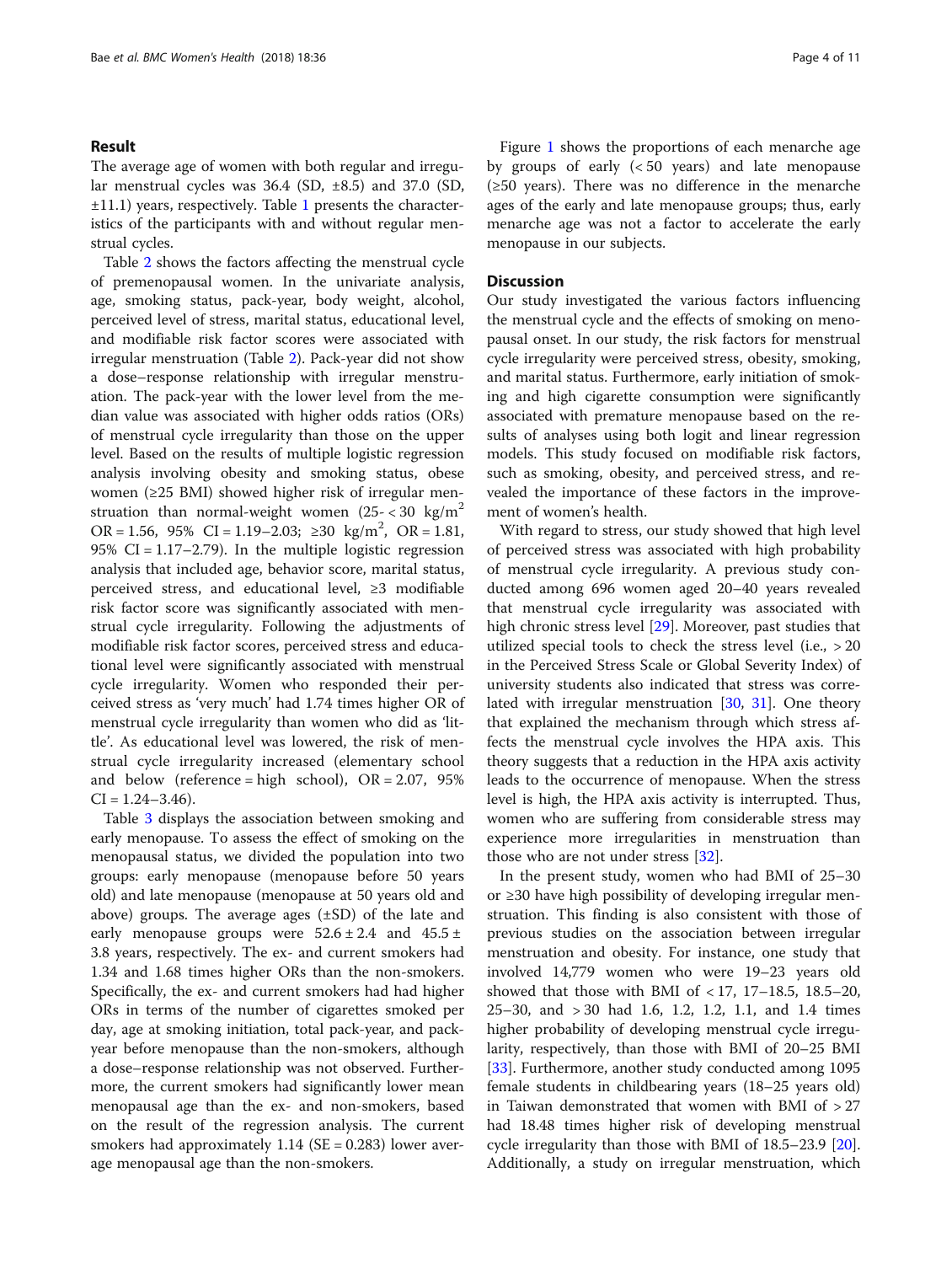<span id="page-4-0"></span>Table 1 Descriptive characteristics of premenopausal women by menstrual cycle regularity (KNHANES, 2010-2012)

|                                                                |                | Total $(n = 4788)$ |                      |                | Regular ( $n = 4103$ ) |         | Irregular ( $n = 685$ ) |         |         |
|----------------------------------------------------------------|----------------|--------------------|----------------------|----------------|------------------------|---------|-------------------------|---------|---------|
|                                                                | n              | $\%$               | $\mathsf{SE}\xspace$ | n.             | $\%$                   | SE      | n                       | %       | SE      |
| Age, years                                                     |                |                    |                      |                |                        |         |                         |         |         |
| 19 to $<$ 30                                                   | 1157           | 30.6               | 1.0                  | 943            | 28.9                   | 1.0     | 214                     | 39.7    | 2.3     |
| 30 to $<$ 40                                                   | 1737           | 31.6               | 0.9                  | 1568           | 33.4                   | 1.0     | 169                     | 21.6    | 1.8     |
| $\geq 40$                                                      | 1894           | 37.8               | 0.9                  | 1592           | 37.7                   | 1.0     | 302                     | 38.7    | 2.1     |
| Residence                                                      |                |                    |                      |                |                        |         |                         |         |         |
| Rural                                                          | 601            | 13.8               | 1.4                  | 504            | 13.4                   | 1.4     | 588                     | 15.7    | 2.3     |
| Urban                                                          | 4187           | 86.2               | 1.4                  | 3599           | 86.6                   | 1.4     | 97                      | 84.3    | 2.3     |
| Household income, quartiles                                    |                |                    |                      |                |                        |         |                         |         |         |
| $\mathbf{L}$                                                   | 1130           | 27.7               | 0.9                  | 968            | 27.7                   | 1.0     | 162                     | 27.5    | 2.3     |
| $\label{eq:1} \prod_{i=1}^n \alpha_i = \prod_{i=1}^n \alpha_i$ | 1171           | 24.7               | $0.8\,$              | 1024           | 25.4                   | 0.9     | 147                     | 21.2    | 1.9     |
| $\  \ $                                                        | 1203           | 23.9               | 0.8                  | 1009           | 23.2                   | 0.9     | 194                     | 27.4    | 2.2     |
| $\mathsf{I}\mathsf{V}$                                         | 1236           | 22.6               | 0.9                  | 1060           | 22.6                   | 0.9     | 176                     | 22.6    | 2.0     |
| Missing data                                                   | 48             | 1.1                | 0.2                  | 42             | 1.1                    | 0.2     | 6                       | 1.2     | 0.7     |
| Marital status                                                 |                |                    |                      |                |                        |         |                         |         |         |
| Married                                                        | 3563           | 69.2               | 1.0                  | 3090           | 70.6                   | 1.0     | 473                     | 61.4    | 2.2     |
| Not married                                                    | 1225           | 30.8               | 1.0                  | 1013           | 29.4                   | 1.0     | 212                     | 38.6    | 2.2     |
| Educational level                                              |                |                    |                      |                |                        |         |                         |         |         |
| Elementary school and below                                    | 144            | 3.2                | 0.3                  | 104            | 2.8                    | 0.3     | 40                      | 5.9     | 1.0     |
| Middle school                                                  | 251            | 5.8                | 0.4                  | 186            | 5.1                    | 0.4     | 65                      | 9.6     | 1.3     |
| High school                                                    | 2183           | 48.4               | 1.0                  | 1848           | 47.6                   | 1.1     | 335                     | 53.0    | 2.4     |
| University and above                                           | 2202           | 42.3               | 1.0                  | 1959           | 44.3                   | 1.1     | 243                     | 31.2    | 2.2     |
| Missing data                                                   | 8              | 0.2                | 0.1                  | 6              | 0.2                    | 0.1     | $\overline{2}$          | 0.4     | 0.3     |
| Smoking status                                                 |                |                    |                      |                |                        |         |                         |         |         |
| Non-smoker                                                     | 4264           | 87.2               | 0.6                  | 3663           | 87.6                   | 0.6     | 601                     | 85.2    | 1.6     |
| Ex-smoker                                                      | 208            | $4.8\,$            | 0.4                  | 181            | 4.9                    | 0.4     | 27                      | 4.5     | 1.0     |
| Current smoker                                                 | 316            | 8.0                | 0.5                  | 259            | 7.6                    | 0.5     | 57                      | 10.3    | 1.5     |
| Secondhand smoking                                             |                |                    |                      |                |                        |         |                         |         |         |
| None                                                           | 1359           | 27.3               | $0.8\,$              | 1174           | 27.6                   | 0.9     | 185                     | 25.3    | 2.0     |
| < 1 h                                                          | 211            | 4.8                | 0.4                  | 183            | 4.9                    | 0.4     | 28                      | 4.5     | 1.1     |
| $\geq 1 h$                                                     | 392            | 9.8                | 0.6                  | 334            | 9.9                    | 0.6     | 58                      | 9.1     | 1.3     |
| Missing data                                                   | 2826           | 58.1               | 0.9                  | 2412           | 57.6                   | 1.0     | 414                     | 61.1    | 2.2     |
| Cigarettes per day                                             |                |                    |                      |                |                        |         |                         |         |         |
| Non-smoker                                                     | 4264           | 87.2               | 0.6                  | 3663           | 87.6                   | $0.6\,$ | 601                     | 85.2    | 1.6     |
| < 20 cigarettes                                                | 478            | 11.7               | 0.6                  | 400            | 11.3                   | 0.6     | 78                      | 13.7    | 1.6     |
| $\geq$ 20 cigarettes                                           | 44             | 1.1                | 0.2                  | 38             | 1.1                    | 0.2     | 6                       | 1.1     | $0.5\,$ |
| Missing data                                                   | $\overline{2}$ | $0.0\,$            | $0.0\,$              | $\overline{2}$ | $0.0\,$                | $0.0\,$ |                         |         |         |
| Age at smoking initiation                                      |                |                    |                      |                |                        |         |                         |         |         |
| Non-smoker                                                     | 4264           | 87.2               | 0.6                  | 3663           | 87.6                   | $0.6\,$ | 601                     | 85.2    | 1.6     |
| $< 20$ years                                                   | 242            | 6.5                | 0.5                  | 199            | 6.2                    | 0.5     | 43                      | 8.1     | 1.3     |
| $\geq$ 20 years                                                | 282            | 6.3                | 0.4                  | 241            | $6.2$                  | $0.5\,$ | 41                      | 6.7     | 1.2     |
| Pack-year                                                      |                |                    |                      |                |                        |         |                         |         |         |
| Non-smoker                                                     | 4264           | 87.2               | 0.6                  | 3663           | 87.6                   | 0.6     | 601                     | 85.2    | 1.6     |
| Above the median (2.5 pack-years)                              | 249            | $6.0\,$            | 0.4                  | 206            | 5.6                    | $0.4\,$ | 43                      | $8.0\,$ | 1.3     |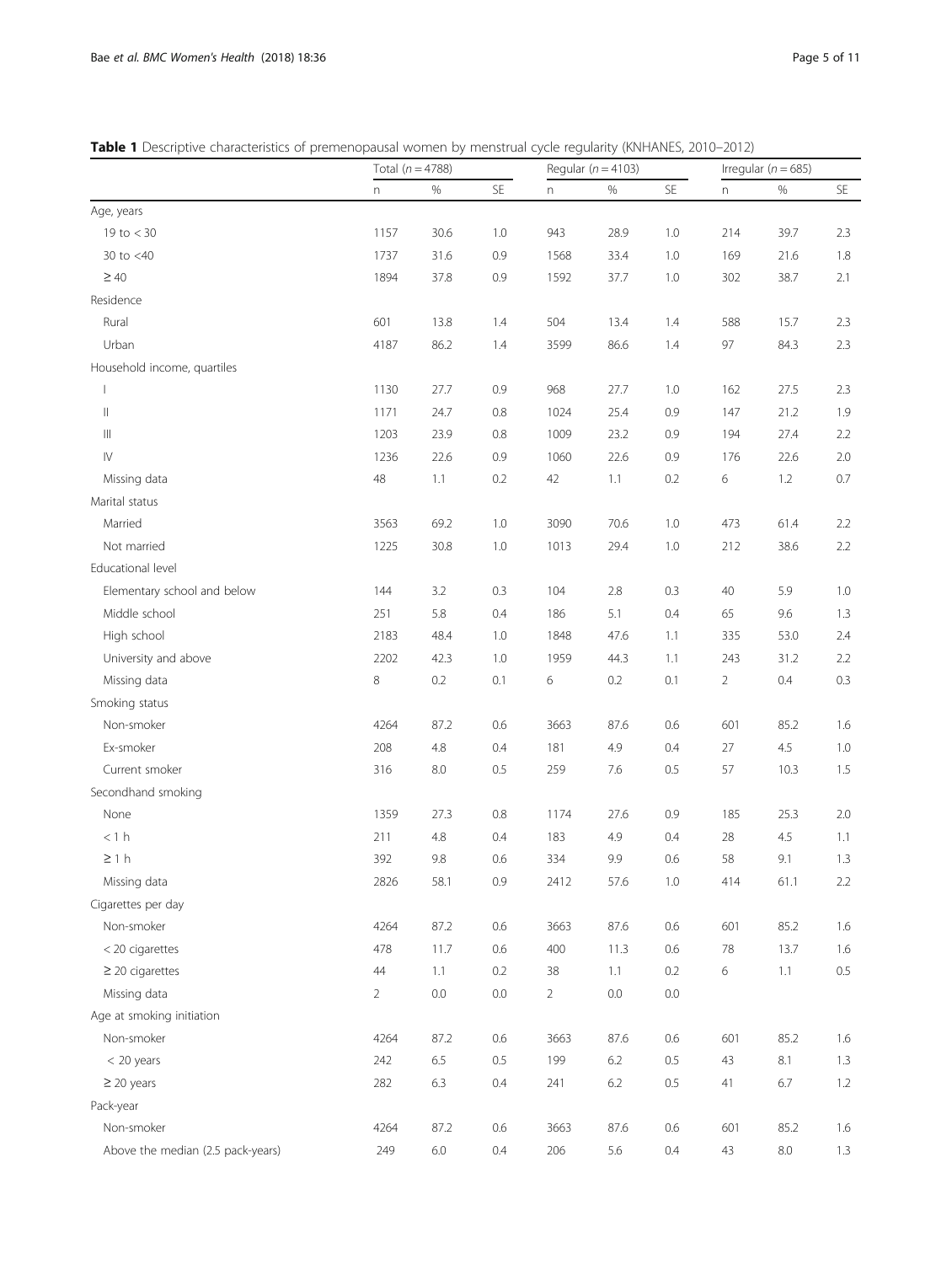| Table 1 Descriptive characteristics of premenopausal women by menstrual cycle regularity (KNHANES, 2010-2012) (Continued) |  |  |  |
|---------------------------------------------------------------------------------------------------------------------------|--|--|--|
|---------------------------------------------------------------------------------------------------------------------------|--|--|--|

|                                               | Total ( $n = 4788$ ) |       |      | Regular ( $n = 4103$ ) |      | Irregular ( $n = 685$ ) |     |         |      |
|-----------------------------------------------|----------------------|-------|------|------------------------|------|-------------------------|-----|---------|------|
|                                               | n                    | $\%$  | SE   | n                      | $\%$ | SE                      | n   | $\%$    | SE   |
| Below or equal to the median (2.5 pack-years) | 257                  | 6.4   | 0.5  | 220                    | 6.3  | 0.5                     | 37  | 6.4     | 1.2  |
| Missing data                                  | 18                   | 0.4   | 0.1  | 14                     | 0.4  | 0.1                     | 4   | 0.4     | 0.2  |
| Alcohol consumption                           |                      |       |      |                        |      |                         |     |         |      |
| None                                          | 604                  | 12.0  | 0.6  | 520                    | 12.1 | 0.6                     | 84  | 11.5    | 1.5  |
| $\leq$ 1 time per month                       | 2085                 | 43.2  | 0.9  | 1783                   | 42.7 | 0.9                     | 302 | 45.9    | 2.1  |
| 2-4 times a month                             | 1164                 | 24.6  | 0.8  | 1003                   | 25.2 | 0.8                     | 161 | 21.2    | 1.9  |
| 2-3 times a week                              | 456                  | 9.7   | 0.6  | 396                    | 9.9  | 0.6                     | 60  | $8.8\,$ | 1.3  |
| $\geq$ 4 times a week                         | 100                  | 2.5   | 0.3  | 81                     | 2.3  | 0.3                     | 19  | 3.4     | 1.0  |
| Missing data                                  | 379                  | 8.0   | 0.5  | 320                    | 7.8  | 0.6                     | 59  | 9.2     | 1.4  |
| Body mass index                               |                      |       |      |                        |      |                         |     |         |      |
| 0 to < 18.5 kg/m <sup>2</sup>                 | 443                  | 10.0  | 0.5  | 388                    | 10.2 | 0.6                     | 55  | 9.3     | 1.3  |
| 18.5 to < 23 kg/m <sup>2</sup>                | 2521                 | 51.0  | 1.0  | 2211                   | 52.2 | 1.0                     | 310 | 44.8    | 2.4  |
| 23 to $<$ 25 kg/m <sup>2</sup>                | 807                  | 17.0  | 0.6  | 689                    | 17.1 | 0.7                     | 118 | 16.0    | 1.6  |
| 25 to $<$ 30 kg/m <sup>2</sup>                | 811                  | 17.2  | 0.7  | 662                    | 16.3 | 0.8                     | 149 | 22.2    | 1.8  |
| $\geq$ 30 kg/m <sup>2</sup>                   | 191                  | 4.5   | 0.4  | 143                    | 4.0  | 0.4                     | 48  | 7.3     | 1.3  |
| Missing data                                  | 15                   | 0.3   | 0.1  | 10                     | 0.3  | 0.1                     | 5   | 0.5     | 0.2  |
| Perceived stress                              |                      |       |      |                        |      |                         |     |         |      |
| Little                                        | 396                  | 8.0   | 0.5  | 347                    | 8.2  | 0.5                     | 49  | 7.1     | 1.2  |
| A little                                      | 2847                 | 58.3  | 0.9  | 2477                   | 59.3 | 0.9                     | 370 | 52.8    | 2.3  |
| Much                                          | 1304                 | 28.2  | 0.8  | 1086                   | 27.4 | 0.9                     | 218 | 32.1    | 2.1  |
| Very much                                     | 241                  | 5.5   | 0.4  | 193                    | 5.0  | 0.4                     | 48  | 8.0     | 1.2  |
| Modifiable risk factor score <sup>a</sup>     |                      |       |      |                        |      |                         |     |         |      |
| $\mathbf 0$                                   | 450                  | 9.38  | 0.52 | 399                    | 9.8  | 0.58                    | 51  | 7.04    | 1.24 |
| 1                                             | 2452                 | 54.6  | 0.97 | 2134                   | 55.5 | 1.02                    | 318 | 49.8    | 2.48 |
| 2                                             | 925                  | 21.3  | 0.77 | 787                    | 21.1 | 0.86                    | 138 | 22.4    | 1.92 |
| $\geq$ 3                                      | 568                  | 14.72 | 0.7  | 454                    | 13.7 | 0.7                     | 114 | 20.7    | 1.99 |

<sup>a</sup>The given scores were summed and categorized based on smoking status, obesity level, and drinking frequency. The given score of each variable was as follows: 0 point each for non-smokers, underweight to overweight (0 to < 25 BMI), and nondrinkers; 1 point each for ex-smokers, obesity I (25 to < 30), and 1-4 times per month alcohol consumption frequency; and 2 points each current smoker, obesity II (≥30 BMI), and ≥ 2 times a week alcohol consumption frequency

was defined as > 15 days of menstrual cycle difference, that was conducted among 726 women showed that women with BMI of > 30 had 2.61 times higher risk of developing irregular menstruation than those with BMI of 25–29.9 [[22\]](#page-10-0). The mechanism behind the association between BMI and irregular menstruation may be attributed to low SHBG level and high testosterone and FAI levels. The present study showed that women who had higher BMI developed irregular menstruation caused by low SHBG level and high testosterone, FAI, and insulin levels. An increase in the BMI resulted to changes (either decrease or increase) in the value of SHBG (− 0.44), testosterone (+ 0.17), FAI (+ 0.42), and insu- $\ln (+0.54)$  [[22](#page-10-0)].

The univariate regression analysis revealed that smoking was correlated with irregular menstruation; however, this association was not found in the multivariable regression analysis. To determine the effect of smoking on menstrual cycle irregularity, we categorized the smoking-related factors into the following: lifetime smoking status, secondhand smoking, cigarettes per day, age at smoking initiation, and pack-year. The results of the univariate logistic regression analysis revealed a statistically significant association between smoking status and irregular menstruation. Specifically, the current smokers had 1.4 times higher prevalence of menstrual cycle irregularity than non-smokers. However, the multivariable logistic regression analysis did not show a statistically significant difference in the prevalence of menstrual cycle irregularity between non-smokers and current smokers. This difference may be explained by multicollinearity because various factors, such as perceived stress, obesity, and alcohol consumption, were correlated with smoking.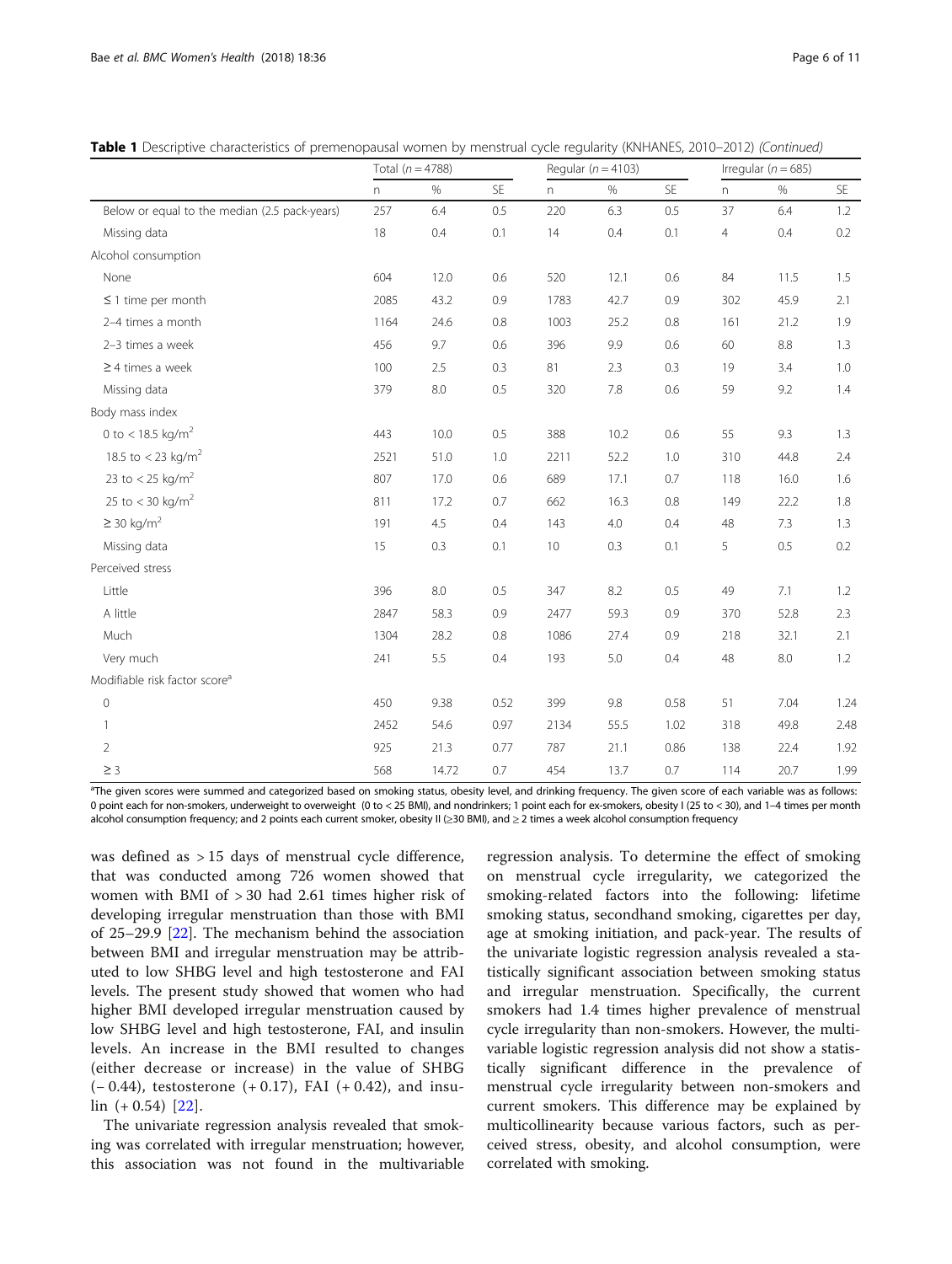<span id="page-6-0"></span>Table 2 Factors affecting the menstrual cycle irregularity of premenopausal women (KNHANES, 2010-2012)

|                                               | Univariate logistic ( $n = 4788$ ) |        |      |           | Multivariable ( $n = 4773$ ) |      | Multivariable ( $n = 4388$ ) |        |      |  |
|-----------------------------------------------|------------------------------------|--------|------|-----------|------------------------------|------|------------------------------|--------|------|--|
|                                               | OR                                 | 95% CI |      | <b>OR</b> | 95% CI                       |      | OR                           | 95% CI |      |  |
| Age, years                                    |                                    |        |      |           |                              |      |                              |        |      |  |
| 19 to $<$ 30                                  | 1.00                               |        |      | 1.00      |                              |      | 1.00                         |        |      |  |
| 30 to $<$ 40                                  | 0.47                               | 0.37   | 0.61 | 0.60      | 0.41                         | 0.90 | 0.63                         | 0.41   | 0.95 |  |
| $\geq 40$                                     | 0.75                               | 0.60   | 0.93 | 0.79      | 0.52                         | 1.18 | 0.84                         | 0.55   | 1.28 |  |
| Residence                                     |                                    |        |      |           |                              |      |                              |        |      |  |
| Rural                                         | 1.00                               |        |      |           |                              |      |                              |        |      |  |
| Urban                                         | 0.83                               | 0.62   | 1.12 |           |                              |      |                              |        |      |  |
| Household income, quartiles                   |                                    |        |      |           |                              |      |                              |        |      |  |
| $\mathbf{I}$                                  | 1.00                               |        |      |           |                              |      |                              |        |      |  |
| $\vert\vert$                                  | 0.84                               | 0.63   | 1.12 |           |                              |      |                              |        |      |  |
| $\  \ $                                       | 1.19                               | 0.89   | 1.59 |           |                              |      |                              |        |      |  |
| ${\sf IV}$                                    | 1.01                               | 0.76   | 1.35 |           |                              |      |                              |        |      |  |
| Marital status                                |                                    |        |      |           |                              |      |                              |        |      |  |
| Married                                       | 1.00                               |        |      | 1.00      |                              |      | 1.00                         |        |      |  |
| Not married                                   | 1.51                               | 1.24   | 1.85 | 1.46      | 1.00                         | 2.14 | 1.73                         | 1.38   | 2.16 |  |
| Educational level                             |                                    |        |      |           |                              |      |                              |        |      |  |
| Elementary school and below                   | 1.91                               | 1.24   | 2.94 | 2.04      | 1.28                         | 3.25 | 2.07                         | 1.24   | 3.46 |  |
| Middle school                                 | 1.69                               | 1.18   | 2.42 | 1.81      | 1.23                         | 2.66 | 1.79                         | 1.20   | 2.65 |  |
| High school                                   | 1.00                               |        |      | 1.00      |                              |      | 1.00                         |        |      |  |
| University and above                          | 0.63                               | 0.50   | 0.79 | 0.65      | 0.51                         | 0.82 | 0.60                         | 0.47   | 0.76 |  |
| Smoking status                                |                                    |        |      |           |                              |      |                              |        |      |  |
| Non-smoker                                    | 1.00                               |        |      |           |                              |      |                              |        |      |  |
| Ex-smoker                                     | 0.95                               | 0.59   | 1.54 | 0.97      | 0.58                         | 1.60 |                              |        |      |  |
| Current smoker                                | 1.40                               | 1.01   | 1.94 | 1.11      | 0.79                         | 1.56 |                              |        |      |  |
| Secondhand smoking                            |                                    |        |      |           |                              |      |                              |        |      |  |
| None                                          | 1.00                               |        |      |           |                              |      |                              |        |      |  |
| $<1\ \mathsf{h}$                              | 0.99                               | 0.58   | 1.69 |           |                              |      |                              |        |      |  |
| $\geq 1 h$                                    | 1.00                               | 0.69   | 1.43 |           |                              |      |                              |        |      |  |
| Cigarettes per day                            |                                    |        |      |           |                              |      |                              |        |      |  |
| Non-smoker                                    | 1.00                               |        |      |           |                              |      |                              |        |      |  |
| < 20 cigarettes                               | 1.24                               | 0.93   | 1.65 |           |                              |      |                              |        |      |  |
| $\geq$ 20 cigarettes                          | 1.10                               | 0.45   | 2.71 |           |                              |      |                              |        |      |  |
| Age at smoking initiation                     |                                    |        |      |           |                              |      |                              |        |      |  |
| Non-smoker                                    | 1.00                               |        |      |           |                              |      |                              |        |      |  |
| < 20 years                                    | 1.35                               | 0.93   | 1.97 |           |                              |      |                              |        |      |  |
| $\geq$ 20 years                               | 1.10                               | 0.74   | 1.64 |           |                              |      |                              |        |      |  |
| Pack-year                                     |                                    |        |      |           |                              |      |                              |        |      |  |
| Non-smoker                                    | 1.00                               |        |      |           |                              |      |                              |        |      |  |
| Above the median (2.5 pack-years)             | 1.45                               | 1.01   | 2.10 |           |                              |      |                              |        |      |  |
| Below or equal to the median (2.5 pack-years) | 1.04                               | 0.67   | 1.61 |           |                              |      |                              |        |      |  |
| Alcohol consumption                           |                                    |        |      |           |                              |      |                              |        |      |  |
| None                                          | 1.00                               |        |      |           |                              |      |                              |        |      |  |
| $\leq$ 1 time per month                       | 1.13                               | 0.83   | 1.54 |           |                              |      |                              |        |      |  |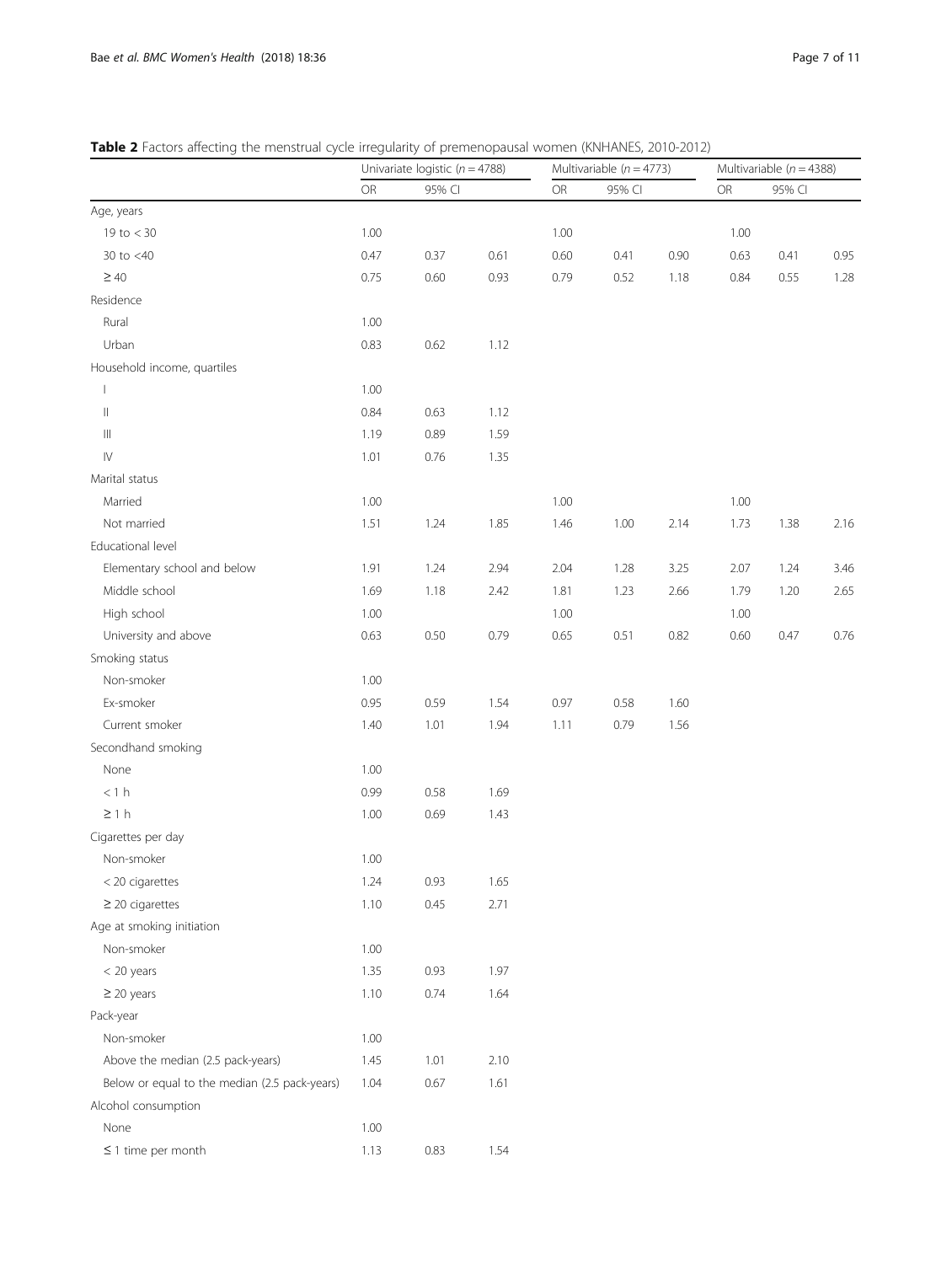Table 2 Factors affecting the menstrual cycle irregularity of premenopausal women (KNHANES, 2010-2012) (Continued)

|                                           | Univariate logistic ( $n = 4788$ ) |        |      |           | Multivariable ( $n = 4773$ ) |      | Multivariable ( $n = 4388$ ) |        |      |  |
|-------------------------------------------|------------------------------------|--------|------|-----------|------------------------------|------|------------------------------|--------|------|--|
|                                           | <b>OR</b>                          | 95% CI |      | <b>OR</b> | 95% CI                       |      | OR                           | 95% CI |      |  |
| 2-4 times a month                         | 0.89                               | 0.62   | 1.26 |           |                              |      |                              |        |      |  |
| 2-3 times a week                          | 0.94                               | 0.60   | 1.46 |           |                              |      |                              |        |      |  |
| $\geq$ 4 times a week                     | 1.58                               | 0.78   | 3.20 |           |                              |      |                              |        |      |  |
| Body mass index                           |                                    |        |      |           |                              |      |                              |        |      |  |
| 0 to < 18.5 kg/m <sup>2</sup>             | 1.06                               | 0.73   | 1.55 | 0.92      | 0.62                         | 1.36 |                              |        |      |  |
| 18.5 to < 23 kg/m <sup>2</sup>            | 1.00                               |        |      | 1.00      |                              |      |                              |        |      |  |
| 23 to < 25 kg/m <sup>2</sup>              | 1.09                               | 0.82   | 1.43 | 1.11      | 0.84                         | 1.49 |                              |        |      |  |
| 25 to $<$ 30 kg/m <sup>2</sup>            | 1.58                               | 1.23   | 2.04 | 1.56      | 1.19                         | 2.03 |                              |        |      |  |
| $\geq$ 30 kg/m <sup>2</sup>               | 2.14                               | 1.42   | 3.23 | 1.81      | 1.17                         | 2.79 |                              |        |      |  |
| Perceived stress                          |                                    |        |      |           |                              |      |                              |        |      |  |
| Little                                    | 1.00                               |        |      | 1.00      |                              |      | 1.00                         |        |      |  |
| A little                                  | 1.02                               | 0.70   | 1.50 | 1.07      | 0.73                         | 1.57 | 1.09                         | 0.72   | 1.65 |  |
| Much                                      | 1.34                               | 0.90   | 2.00 | 1.31      | 0.89                         | 1.95 | 1.28                         | 0.83   | 1.98 |  |
| Very much                                 | 1.83                               | 1.12   | 3.01 | 1.73      | 1.05                         | 2.86 | 1.74                         | 1.02   | 2.99 |  |
| Modifiable risk factor score <sup>a</sup> |                                    |        |      |           |                              |      |                              |        |      |  |
| $\mathsf{O}\xspace$                       |                                    |        |      |           |                              |      | 1.00                         |        |      |  |
|                                           |                                    |        |      |           |                              |      | 1.13                         | 0.75   | 1.70 |  |
| $\overline{2}$                            |                                    |        |      |           |                              |      | 1.30                         | 0.83   | 2.05 |  |
| $\geq$ 3                                  |                                    |        |      |           |                              |      | 1.61                         | 1.03   | 2.52 |  |

OR odds ratios, CI confidence interval

<sup>a</sup>The given scores were summed and categorized based on smoking status, obesity level, and drinking frequency. The given score of each variable was as follows: 0 point each for non-smokers, underweight to overweight (0 to < 25 BMI), and nondrinkers; 1 point each for ex-smokers, obesity I (25 to < 30), and 1–4 times per month alcohol consumption frequency; and 2 points each current smoker, obesity II (≥30 BMI), and ≥ 2 times a week alcohol consumption frequency

The univariate analysis also revealed an association between menopause and smoking, although a dose–response relationship with regard to the pack-year was not observed. Participants who smoked at younger and older age had a tendency to develop early menopause. A previous study conducted among 14,889 women who were 18–23 years old in Austria indicated that ex-smokers had 1.2 times higher risk of developing irregular menstruation than non-smokers. For current smokers, the higher the number of smoked cigarettes, the higher the risk to develop irregular menstruation [\[33](#page-10-0)]. The findings of several previous studies also supported the association between smoking and early menopause. For example, one study involving 543 participants showed that current smokers were 0.8 years younger than non-smokers; however, no statistically significant difference was observed in regard to secondhand smoking between ex-smokers and current smokers [[34\]](#page-10-0). Additionally, another previous study conducted among women aged 45–55 years old in Massachusetts demonstrated that smokers experienced menopause was 1.8 years earlier than non-smokers [[35\]](#page-10-0).

Additionally, a study based on the US National Health and Nutrition Examination Survey III demonstrated that smoking elevated the risk of developing early menopause

among 5029 women who were older than 25 years old [[36\]](#page-10-0). A systematic review of 96 articles based on 109 studies reported a association between smoking and early menopause, although a clear association between the quantities of cigarettes smoked or smoking period was not observed [[21](#page-10-0)]. Moreover, one study also analyzed the relationship between prenatal and childhood household smoke exposure or adult active smoking and early natural menopause. The results showed current smokers who had been smoking period for > 26 years or > 10 cigarettes/day had higher risk of developing early natural menopause than the other current smokers [\[37](#page-10-0)].

The association between smoking and menopause may be attributed to the development of a hypoestrogenic state that is induced by smoking. A study conducted from 1977 to 1984 among 5000 women who were 34 years old or above showed that smokers had 19% lower level of estradiol based on urine test than nonsmokers after menopause  $[38]$  $[38]$ . Furthermore, a study that involved 603 premenopausal women demonstrated that current smokers had lower total estrogen metabolite (EM) levels than non-smokers. These participants were shown to have significantly lower levels of parent estrogens, such as estradiol, 1-methoxyestradiol (a metabolite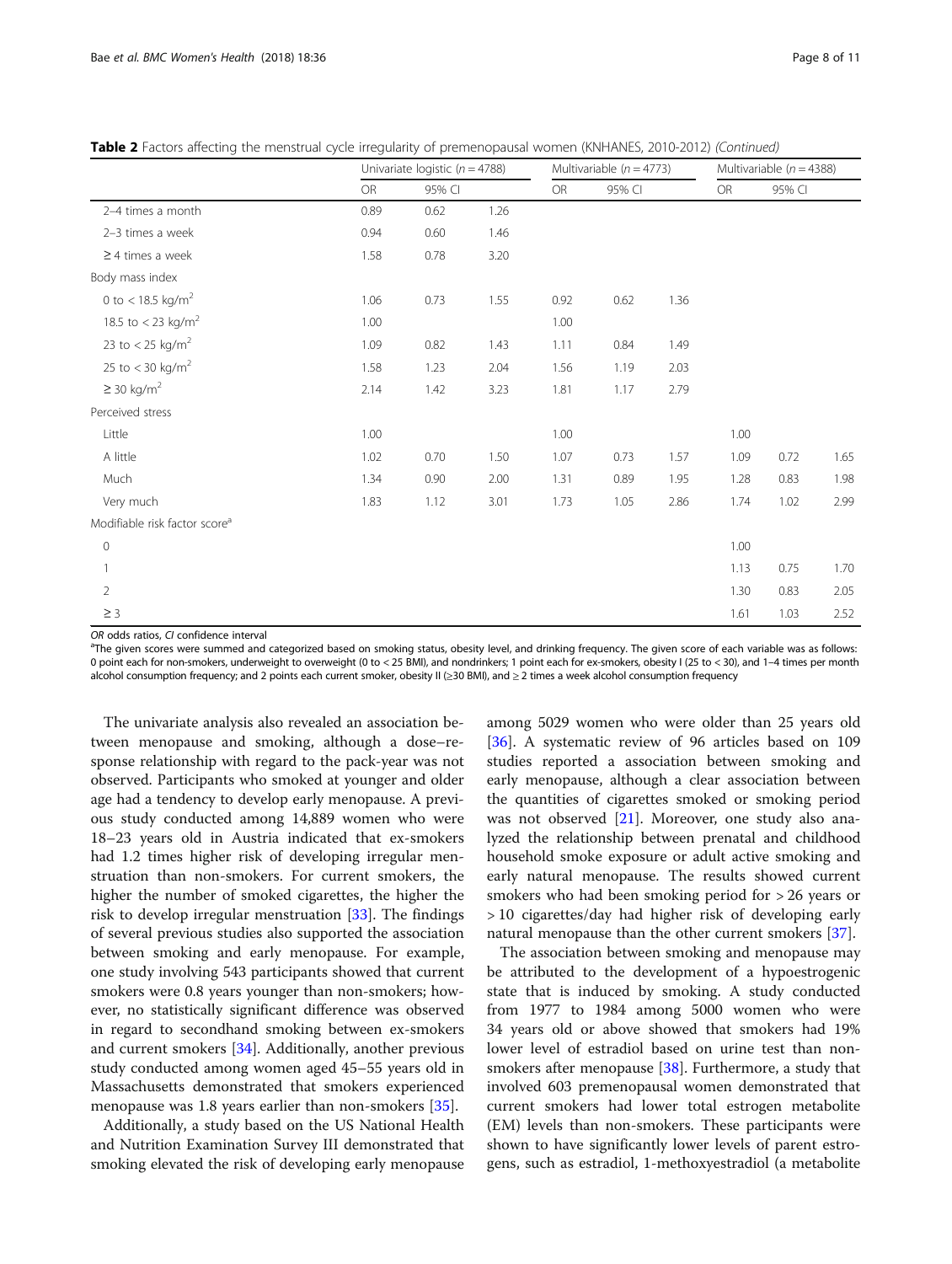<span id="page-8-0"></span>

|  |  | Table 3 Effect of smoking on menopause among postmenopausal women (KNHANES, 2007-2014) |  |
|--|--|----------------------------------------------------------------------------------------|--|
|--|--|----------------------------------------------------------------------------------------|--|

| Variables                                          | $(< 50$ years) | Early menopause | Late menopause<br>$(250 \text{ years})$ |       | Logistic regression<br>for early menopause menopausal age<br>$(< 50 \text{ years})^{\text{a}}$ |        | Linear regression for<br>(categorical variable) <sup>a</sup> |                |           | Linear regression for<br>menopausal age<br>(continuous variable) <sup>a</sup> |                       |                   |            |
|----------------------------------------------------|----------------|-----------------|-----------------------------------------|-------|------------------------------------------------------------------------------------------------|--------|--------------------------------------------------------------|----------------|-----------|-------------------------------------------------------------------------------|-----------------------|-------------------|------------|
|                                                    | n.             | $\%$            | n.                                      | $\%$  | <b>OR</b>                                                                                      | 95% CI |                                                              | β              | <b>SE</b> | $p$ -value $\beta$                                                            |                       | <b>SE</b>         | $p$ -value |
|                                                    | (mean)         | (SD)            | (mean)                                  | (SD)  |                                                                                                |        |                                                              |                |           |                                                                               |                       |                   |            |
| Total                                              | 4930           | 45.9            | 5767                                    | 54.1  |                                                                                                |        |                                                              |                |           |                                                                               |                       |                   |            |
| Current age, mean (SD)                             | 64.5           | 0.2             | 62.8                                    | 0.2   |                                                                                                |        |                                                              |                |           |                                                                               |                       |                   |            |
| Average menopausal age, mean (SD)                  | 45.6           | 0.1             | 52.5                                    | 0.0   |                                                                                                |        |                                                              |                |           |                                                                               |                       |                   |            |
| Smoking status                                     |                |                 |                                         |       |                                                                                                |        |                                                              |                |           |                                                                               |                       |                   |            |
| Non-smoker                                         | 4447           | 90.6            | 5343                                    | 93.6  | 1.00                                                                                           |        |                                                              | 1.000          |           |                                                                               |                       |                   |            |
| Ex-smoker                                          | 172            | 3.7             | 160                                     | 2.9   | 1.34                                                                                           | 1.02   | 1.77                                                         | $-0.615$ 0.365 |           | 0.093                                                                         |                       |                   |            |
| Current smoker                                     | 236            | 5.7             | 175                                     | 3.5   | 1.68                                                                                           | 1.30   | 2.17                                                         | $-1.137$ 0.283 |           | < .0001                                                                       |                       |                   |            |
| Total                                              | 4855           | 100.0           | 5678                                    | 100.0 |                                                                                                |        |                                                              |                |           |                                                                               |                       |                   |            |
| Cigarettes per day                                 |                |                 |                                         |       |                                                                                                |        |                                                              |                |           |                                                                               |                       |                   |            |
| Non-smoker                                         | 4447           | 92.3            | 5343                                    | 95.1  | 1.00                                                                                           |        |                                                              | 1.000          |           |                                                                               |                       |                   |            |
| < 20 cigarettes                                    | 268            | 6.1             | 205                                     | 3.9   | 1.61                                                                                           | 1.26   | 2.07                                                         | $-1.104$ 0.302 |           | 0.000                                                                         |                       |                   |            |
| $\geq$ 20 cigarettes                               | 69             | 1.5             | 55                                      | 1.0   | 1.53                                                                                           | 1.00   | 2.33                                                         | $-0.486$ 0.444 |           | 0.274                                                                         |                       |                   |            |
| Total                                              | 4784           | 100.0           | 5603                                    | 100.0 |                                                                                                |        |                                                              |                |           |                                                                               | $-0.038$ 0.019 0.046  |                   |            |
| Age at smoking initiation <sup>b</sup>             |                |                 |                                         |       |                                                                                                |        |                                                              |                |           |                                                                               |                       |                   |            |
| Non-smoker                                         | 3409           | 89.9            | 3993                                    | 93.1  | 1.00                                                                                           |        |                                                              | 1.000          |           |                                                                               |                       |                   |            |
| $<$ 20 years                                       | 36             | 1.2             | 15                                      | 0.4   | 2.93                                                                                           | 1.45   | 5.90                                                         | $-1.438$ 0.461 |           | 0.002                                                                         |                       |                   |            |
| $\geq$ 20 years                                    | 298            | 8.9             | 246                                     | 6.4   | 1.43                                                                                           | 1.13   | 1.82                                                         | $-0.827$ 0.293 |           | 0.005                                                                         |                       |                   |            |
| Total                                              | 3743           | 100.0           | 4254                                    | 100.0 |                                                                                                |        |                                                              |                |           |                                                                               | $-0.004$ 0.001 <.0001 |                   |            |
| Pack-year (total) <sup>b</sup>                     |                |                 |                                         |       |                                                                                                |        |                                                              |                |           |                                                                               |                       |                   |            |
| Non-smoker                                         | 3409           | 90.2            | 3993                                    | 93.4  | 1.00                                                                                           |        |                                                              |                |           |                                                                               |                       |                   |            |
| Below or equal to the median<br>(≤9.8 pack-years)  | 153            | 4.9             | 175                                     | 3.4   | 1.50                                                                                           | 1.11   | 2.01                                                         | $-0.773$ 0.342 |           | 0.024                                                                         |                       |                   |            |
| Above the median (>9.8 pack-years)                 | 172            | 4.9             | 78                                      | 3.3   | 1.57                                                                                           | 1.17   | 2.09                                                         | $-1.037$ 0.389 |           | 0.008                                                                         |                       |                   |            |
| Total                                              | 3734           | 100.0           | 4246                                    | 100.0 |                                                                                                |        |                                                              |                |           |                                                                               | $-0.025$ 0.015 0.103  |                   |            |
| Pack-year (before menopause) <sup>b</sup>          |                |                 |                                         |       |                                                                                                |        |                                                              |                |           |                                                                               |                       |                   |            |
| Non-smoker                                         | 3409           | 92.0            | 3993                                    | 93.7  | 1.00                                                                                           |        |                                                              | 1.000          |           |                                                                               |                       |                   |            |
| Below or equal to the median $(55)$<br>pack-years) | 133            | 4.0             | 107                                     | 2.7   | 1.54                                                                                           | 1.11   | 2.13                                                         | $-1.076$ 0.370 |           | 0.004                                                                         |                       |                   |            |
| Above the median (>5 pack-years)                   | 123            | 4.0             | 131                                     | 3.6   | 1.14                                                                                           | 0.83   | 1.57                                                         | 0.417          |           | 0.340 0.220                                                                   |                       |                   |            |
| Total                                              | 3665           | 100.0           | 4231                                    | 100.0 |                                                                                                |        |                                                              |                |           |                                                                               |                       | 0.035 0.020 0.077 |            |

OR odds ratios, CI confidence interval; <sup>a</sup> Univariate model <sup>b</sup> Excluded KNHANES 2013-2014 because age at smoking initiation was not surveyed

of the 2-hydroxylation pathway), estriol (an EM of the 16-hydroxylation pathway), and 16-epiestriol [[39](#page-10-0)]. Moreover, one study conducted from 1982 to 1984 among 350 women aged 45–69 years revealed that smokers use 1.46 times more hormonal replacement therapy (HRT) than non-smokers (OR = 1.46,  $p = 0.005$ ). On the other hand, the use of HRT was not statistically significant among ex-smokers. HRT is used when the estrogen level becomes low. Therefore, the increase use of HRT among smokers than non-smokers indicated that smoking induces hypoestrogenic state [\[40](#page-10-0)]. Another mechanism through which smoking induces hypoestrogenic state

involves the increase in the level of HPA axis hormones, including adrenocorticotropic hormone, cortisol, and dehydroepiandrosterone, such as during stress [\[41\]](#page-10-0).

The association between alcohol consumption and menstrual cycle irregularity was not found to be statistically significant. However, when we considered the behavioral patterns such as smoking status, obesity level, and alcohol consumption, these negative behaviors were significantly associated with the increased prevalence of menstrual cycle irregularity. While, smoking was inversely related to obesity, alcohol consumption could result in increasing the prevalence of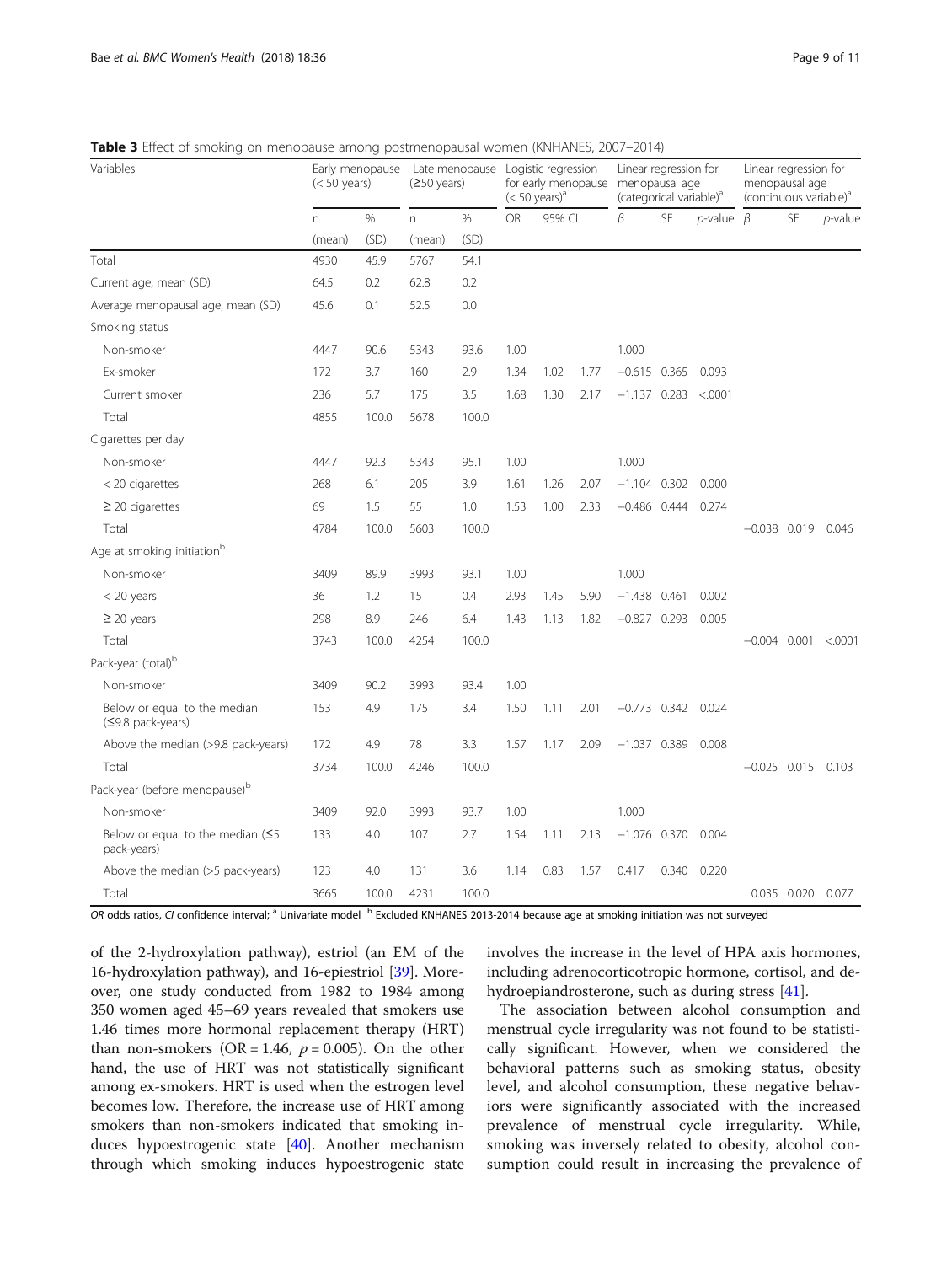<span id="page-9-0"></span>obesity. Therefore, it may be plausible to consider the integration of behaviors when investigating menstrual cycle irregularity.

Menarche age was not significantly different between women who attained menopause before or after the age of 50 years. Some debates still exist on the relationship between menarche and menopausal ages. Women who began their menstruation at the age of 11 years or younger have an 80% higher chance of having menopause at the age of 40 years than those who started menstruating at the age of 13 years. Additionally, the risk of having menopause at the age of 40–44 years was approximately 30% [[42](#page-10-0)]. However, our study indicated that premature menopause may be caused by acquired and environmental factors, rather than the menarche age. Hence, further research on this topic would be necessary [[43](#page-10-0), [44](#page-10-0)].

Our study has several limitations to consider when interpreting the results. First, because our study used cross-sectional data, causal relationships could not be determined. Second, most data on the participants' characteristics were collected through self-reported questionnaires, except for BMI. Third, when assessing the factors affecting menopause, we could not consider other factors, except for smoking, because information regarding the participants' at the time of their menopausal age was not available.

#### Conclusion

Our study results showed the importance of healthier behavioral practices to maintain menstrual cycle regularity, especially when considering that smoking may be associated with the occurrence of early menopause. Given the association between early menopause or irregular menstruation and women's health, improvements in health behaviors should be emphasized in view of public health.

#### Acknowledgements

Not applicable.

#### Funding

This research was supported by a grant of the Korea Health Technology R&D Project through the Korea Health Industry Development Institute (KHIDI), funded by the Ministry of Health & Welfare, Republic of Korea (grant number: HC15C1322). The funders had no role in study design, data collection and analysis, decision to publish, or preparation of the manuscript.

#### Availability of data and materials

Data are available through the website of the KCDC. [https://knhanes.cdc.go.kr/](https://knhanes.cdc.go.kr/knhanes/sub03/sub03_02_02.do) [knhanes/sub03/sub03\\_02\\_02.do](https://knhanes.cdc.go.kr/knhanes/sub03/sub03_02_02.do)

#### Authors' contributions

JJ Bae and S Park analyzed the data and wrote the manuscript, and JW Kwon designed the study and participated in writing the manuscript. All authors read and approved the final manuscript.

#### Ethics approval and consent to participate

The Korea National Health and Nutrition Examination Survey (KNHANES) was approved by the Ethics Committee of the Korea Centers for Disease Control & Prevention (2007-02CON-04-P, 2008-04EXP-01-C, 2009-01CON-03-2C, 201002CON-21-C, 2011-02CON-06-C, 2012-01EXP-01-2C, 2013-07CON-03-4C, and 2013-12EXP-03-5C). All study participants provided a written informed consent to agree the data to be used in national statistics and research. The KNHANES data is open to the public after anonymization.

#### Consent for publication

Not applicable as this manuscript does not include details, images, or videos relating to individual participants.

#### Competing interests

The authors declare that they have no competing interests.

#### Publisher's Note

Springer Nature remains neutral with regard to jurisdictional claims in published maps and institutional affiliations.

#### Received: 24 August 2017 Accepted: 29 January 2018 Published online: 06 February 2018

#### References

- Rahman I, Akesson A, Wolk A. Relationship between age at natural menopause and risk of heart failure. Menopause. 2015;22:12–6.
- 2. Atsma F, M-LE B, Grobbee DE, van der Schouw YT. Postmenopausal status and early menopause as independent risk factors for cardiovascular disease: a meta-analysis. Menopause. 2006;13:265–79.
- 3. Gallagher JC. Effect of early menopause on bone mineral density and fractures. Menopause. 2007;14:567–71.
- 4. Solomon CG, Hu FB, Dunaif A, Rich-Edwards J, Willett WC, Hunter DJ, et al. Long or highly irregular menstrual cycles as a marker for risk of type 2 diabetes mellitus. JAMA. 2001;286:2421–6.
- 5. Solomon CG, Hu FB, Dunaif A, Rich-Edwards JE, Stampfer MJ, Willett WC, et al. Menstrual cycle irregularity and risk for future cardiovascular disease. J Clin Endocrinol Metab. 2002;87:2013–7.
- 6. Kato I, Toniolo P, Koenig KL, Shore RE, Zeleniuch-Jacquotte A, Akhmedkhanov A, et al. Epidemiologic correlates with menstrual cycle length in middle aged women. Eur J Epidemiol. 1999;15:809–14.
- 7. Waller K, Swan SH, Windham GC, Fenster L, Elkin EP, Lasley BL. Use of urine biomarkers to evaluate menstrual function in healthy premenopausal women. Am J Epidemiol. 1998;147:1071–80.
- 8. Van Voorhis BJ, Santoro N, Harlow S, Crawford SL, Randolph J. The relationship of bleeding patterns to daily reproductive hormones in women approaching menopause. Obstet Gynecol. 2008;112:101–8.
- 9. Mumford SL, Steiner AZ, Pollack AZ, Perkins NJ, Filiberto AC, Albert PS, et al. The utility of menstrual cycle length as an indicator of cumulative hormonal exposure. J Clin Endocrinol Metab. 2012;97:E1871–9.
- 10. Reindollar RH, Novak M, Tho SP, McDonough PG. Adult-onset amenorrhea: a study of 262 patients. Am J Obstet Gynecol. 1986;155:531–41.
- 11. Loucks AB, Thuma JR. Luteinizing hormone pulsatility is disrupted at a threshold of energy availability in regularly menstruating women. J Clin Endocrinol Metab. 2003;88:297–311.
- 12. Liu JH. Hypothalamic amenorrhea: clinical perspectives, pathophysiology, and management. Am J Obstet Gynecol. 1990;163:1732–6.
- 13. Berga S, Naftolin F. Neuroendocrine control of ovulation. Gynecol Endocrinol. 2012;28(Supple1):9–13.
- 14. Cooper GS, Ephross SA, Weinberg CR, Baird DD, Whelan EA, Sandler DP. Menstrual and reproductive risk factors for ischemic heart disease. Epidemiology. 1999;10:255–9.
- 15. Friday KE, Dong C, Fontenot RU. Conjugated equine estrogen improves glycemic control and blood lipoproteins in postmenopausal women with type 2 diabetes. J Clin Endocrinol Metab. 2001;86:48–52.
- 16. La Vecchia C, Decarli A, Franceschi S, Gentile A, Negri E, Parazzini F. Menstrual and reproductive factors and the risk of myocardial infarction in women under fifty-five years of age. Am J Obstet Gynecol. 1987;157:1108–12.
- 17. Westhoff C, Gentile G, Lee J, Zacur H, Helbig D. Predictors of ovarian steroid secretion in reproductive-age women. Am J Epidemiol. 1996;144:381–8.
- 18. Maniam J, Antoniadis C, Morris MJ. Early-life stress, HPA axis adaptation, and mechanisms contributing to later health outcomes. Front Eendocrinol. 2014; 5:73.
- 19. Freeman EW, Sammel MD, Lin H, Gracia CR. Obesity and Reproductive hormone levels in the transition to menopause. Menopause. 2010;17: 718–26.